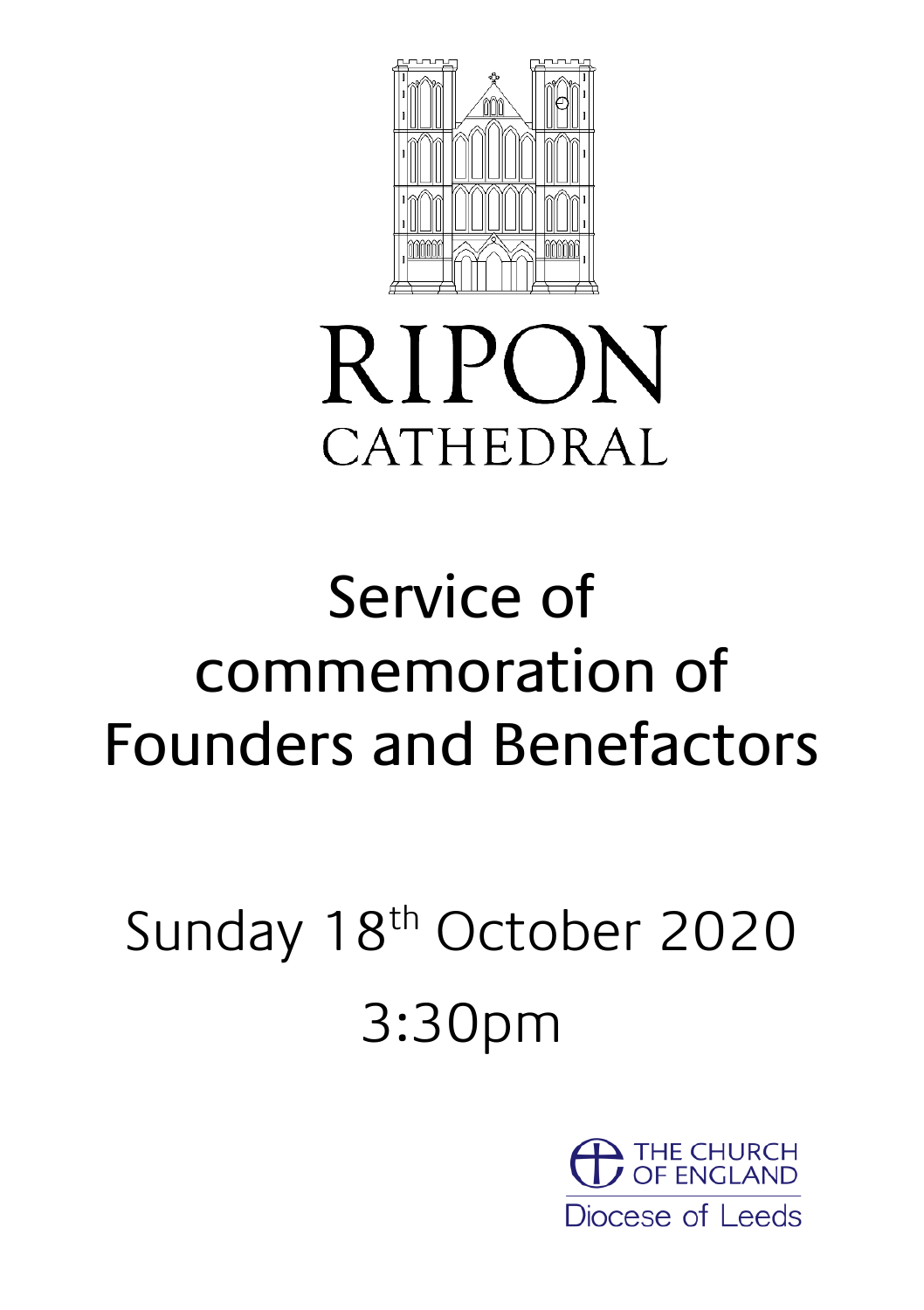## **Welcome to the Cathedral**

Welcome to Ripon Cathedral for this act of worship. Christian worship has taken place on this site since St Wilfrid founded the Cathedral in 672 AD. The Cathedral Crypt is the oldest part of any English Cathedral and regular prayer has taken place there for almost 1350 years.

Built on the firm foundation of that heritage, the Cathedral today continues to proclaim the Christian faith, with daily prayer and active service in Jesus' name.

If you would like to find out more about how the cathedral community is seeking to grow God's Kingdom in this  $21<sup>st</sup>$  century, please visit our website. Regular updates of all that we are involved in and our worship are posted on our Facebook page and we tweet regularly using "@riponcathedral".

## **Sitting, kneeling, standing**

As human beings, we worship with our bodies as well as through our music and prayers. This Order of Service invites you to sit, kneel or stand as appropriate. Please see these as merely invitations and adopt the posture you find most comfortable.

#### **Coronavirus**

Ripon Cathedral continues to follow the guidance issued by the national church, which is regularly updated to take account of the most recent government advice.

**Following the Government's advice, the wearing of masks is compulsory unless you are in one of the exempt categories or leading the worship.**

Large print versions of the Order of Service are available. Please ask those who welcomed you if you would like one.

An induction loop system is also in operation for hearing aid users.



Please switch off your mobile phone before the service begins. Photography and video/audio recording by members of the congregation is not permitted during the service.

Common Worship: Services and Prayers for the Church of England, material from which is included in this service, is copyright © The Archbishops' Council. All hymns covered by the Christian Copyright Licensing have been reproduced under CCL Licence no 97098.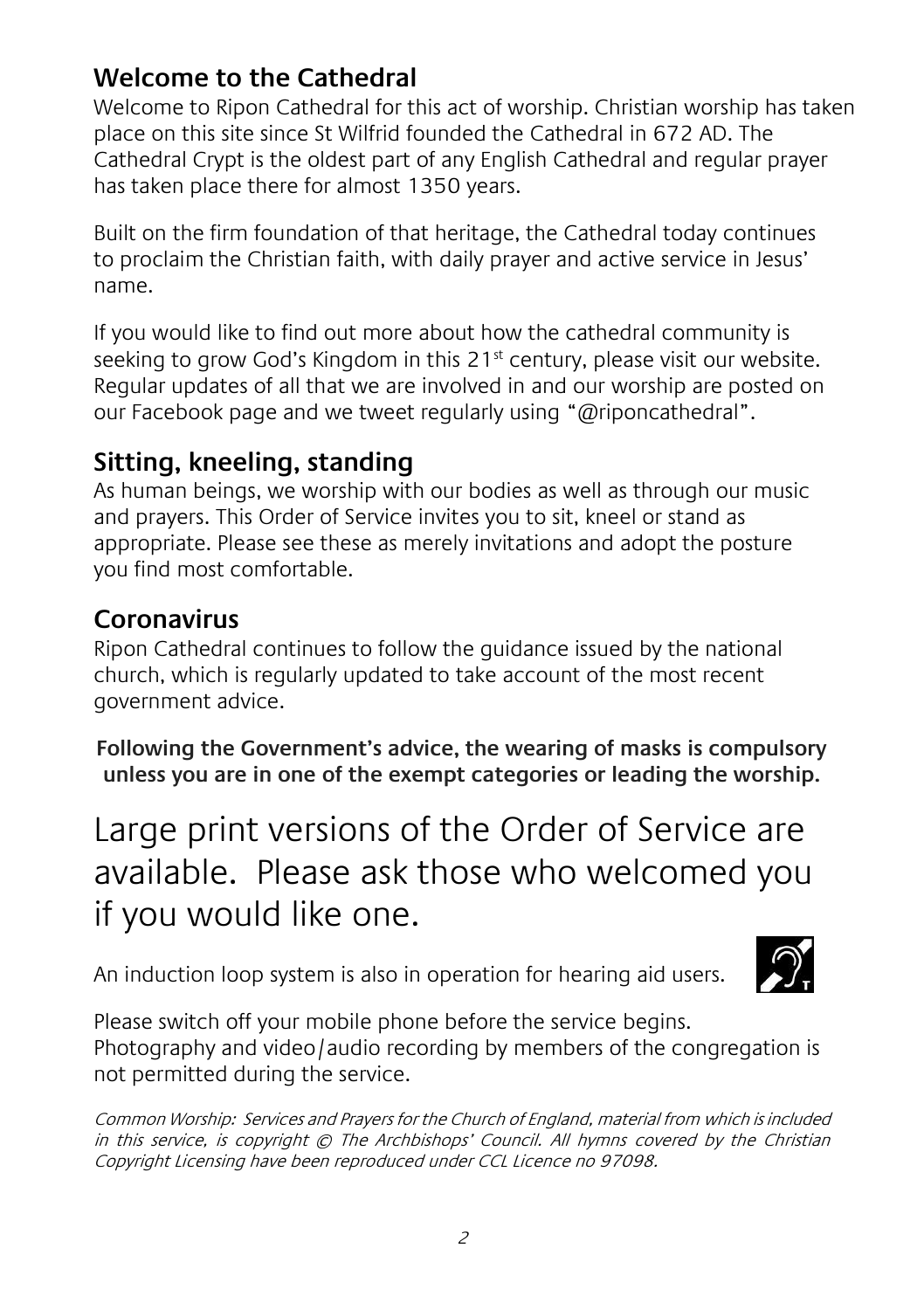## **Foreword from The Dean**

Welcome to this Commemoration of Founders and Benefactors. A special welcome to Richard Compton Deputy Lieutenant of North Yorkshire, David Kerfoot, High Sheriff of North Yorkshire and Cllr Eamon Parkin, Mayor of Ripon Sadly the Coronavirus pandemic restrictions prevent many from the Cathedral community and wider supporters from joining us in the Cathedral. But I am delighted to welcome them through Youtube as this service is being live streamed. This service takes place as we celebrate one of our Patronal Festivals. St Wilfrid made a remarkable contribution to the spread of the gospel in this land and the uniting of the church and people in the  $7<sup>th</sup>$  and very early  $8<sup>th</sup>$ century. By building a large, well-endowed stone church on this site, St. Wilfrid began the long history of the cathedral church we are privileged to belong to today. His crypt, still part of this church, bears witness to an unbroken line of prayer and worship going back over thirteen hundred years and surviving periods of conflict and great social and political change. The crypt is still a destination for pilgrims today. Symbolising the empty tomb of the risen Christ, it speaks of the great foundation of faith on which the Church always stands and which is the source of the good news and hope it offers the world.

A commemoration of founders and benefactors within this act of worship invites us to give thanks for the contribution of each generation to the life and mission of the Church in Ripon, going back even beyond Wilfrid to the first community of Celtic monks who settled here in the middle of the 7th century. It reminds us that people of commitment and generosity have always been needed, and that the Church has served and depended upon every part of society, as it still does today. In the service we name many who have played a prominent role in our development, but also remember that countless more, whose names are not recorded, have made a positive difference. Inspired by them, we respond to the invitation, following the prayer of general thanksgiving, to commit ourselves anew to God's service in and through this cathedral and the region it serves.

We welcome all those in the Cathedral or at home who represent our partners this afternoon. Many of the cathedral's partners and friends are those who make a huge contribution to the community and civil society through their professional work and voluntary service. This is across the private, public and voluntary sectors; and within small organisations and region-wide institutions and networks. An additional benefit which I particularly value is the opportunity that this service gives me to thank everyone who supports Ripon Cathedral. Some give money, others time and skills, many pray for us: and I am pleased to say, there are growing numbers who contribute in all these ways. No one's offering is taken for granted. Thank you! I speak for the whole Chapter when I say how grateful we are to everyone.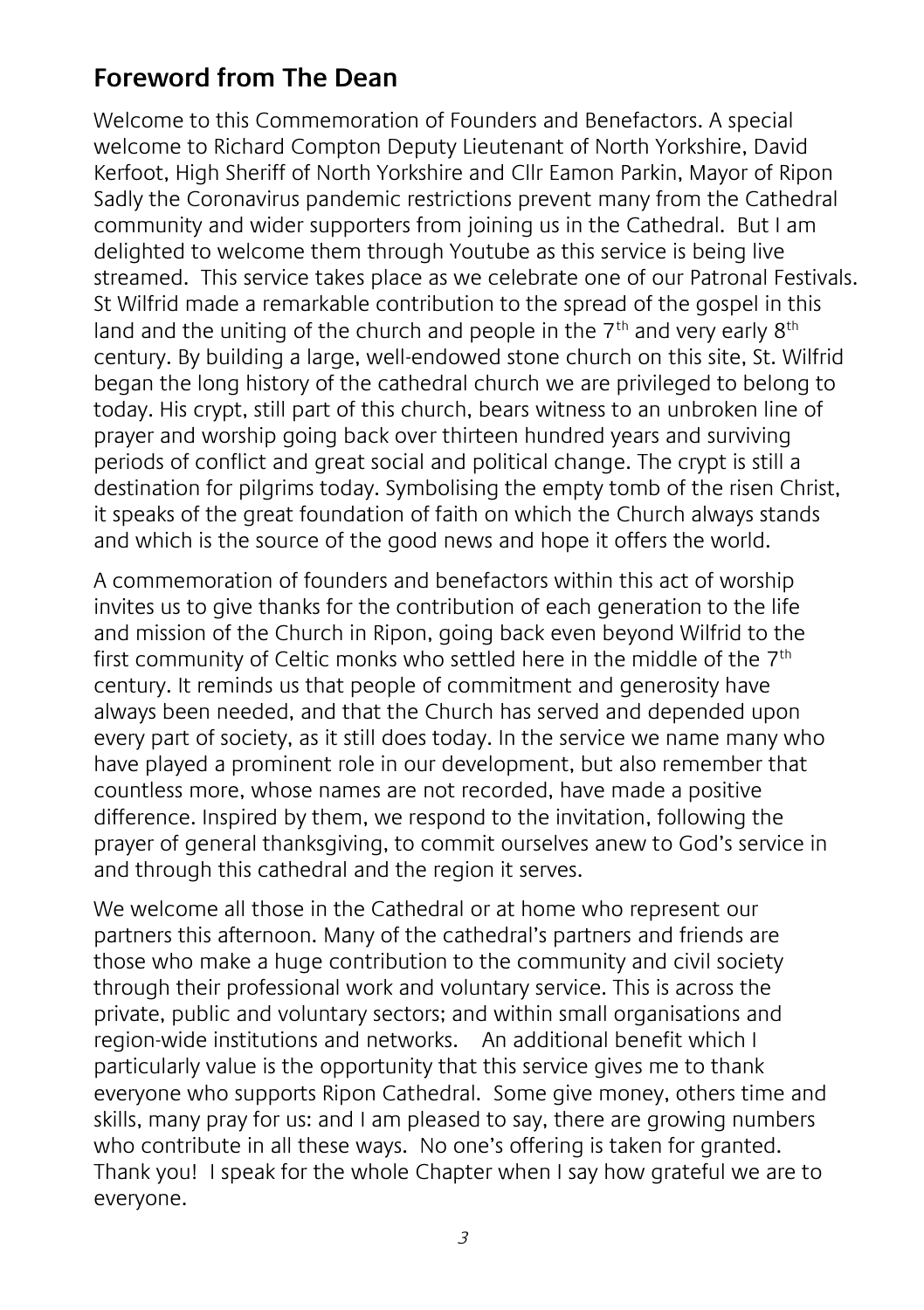We also welcome this afternoon the churchwardens of the Cathedral benefice as they come to be admitted to their office for the coming year. We thank both them and God for all that they do to further the ministry of Christ's church in this area.

Please, do enjoy this service, giving thanks to God for his grace and charity that have been seen in every generation of this cathedral church and are still seen in the lives of those who contribute to its ongoing mission. In this unusual year we have seen how much the region appreciates the prayerful support of the Cathedral that this contribution makes possible.

Dean John

#### **Music at Ripon Cathedral**

It is now over twelve years since the first edition of the 'Music at Ripon Cathedral' book was published. Of the original 1,500 copies produced, only about 36 now remain in stock at the Cathedral Shop.

As a result, a new edition is being published and today copies of this book are available for the first time, after this service.

The author Malcolm Beer and co-author Howard Crawshaw have undertaken to finance a small-scale limited-edition private production of this second edition.

Copies of the book are available for a gift-aided donation of a minimum of £20. Music Custodians will be presented with a complimentary copy.

#### **Before the Service**

At 3.20 p.m. The Dean greets the High Sheriff of North Yorkshire, Mr David Kerfoot MBE DL and the Mayor of Ripon, Cllr Eamon Parkin and escorts them to their seats.

At 3.25 p.m. The Dean greets HM Deputy Lieutenant of North Yorkshire, Mr Richard Compton and escorts him to his seat. The congregation stands. When the Deputy Lieutenant is seated, the congregation sits.

At 3.26 pm The Dean welcomes the congregation. He is then verged to join the Cathedral procession. Please stand at the entry of the procession.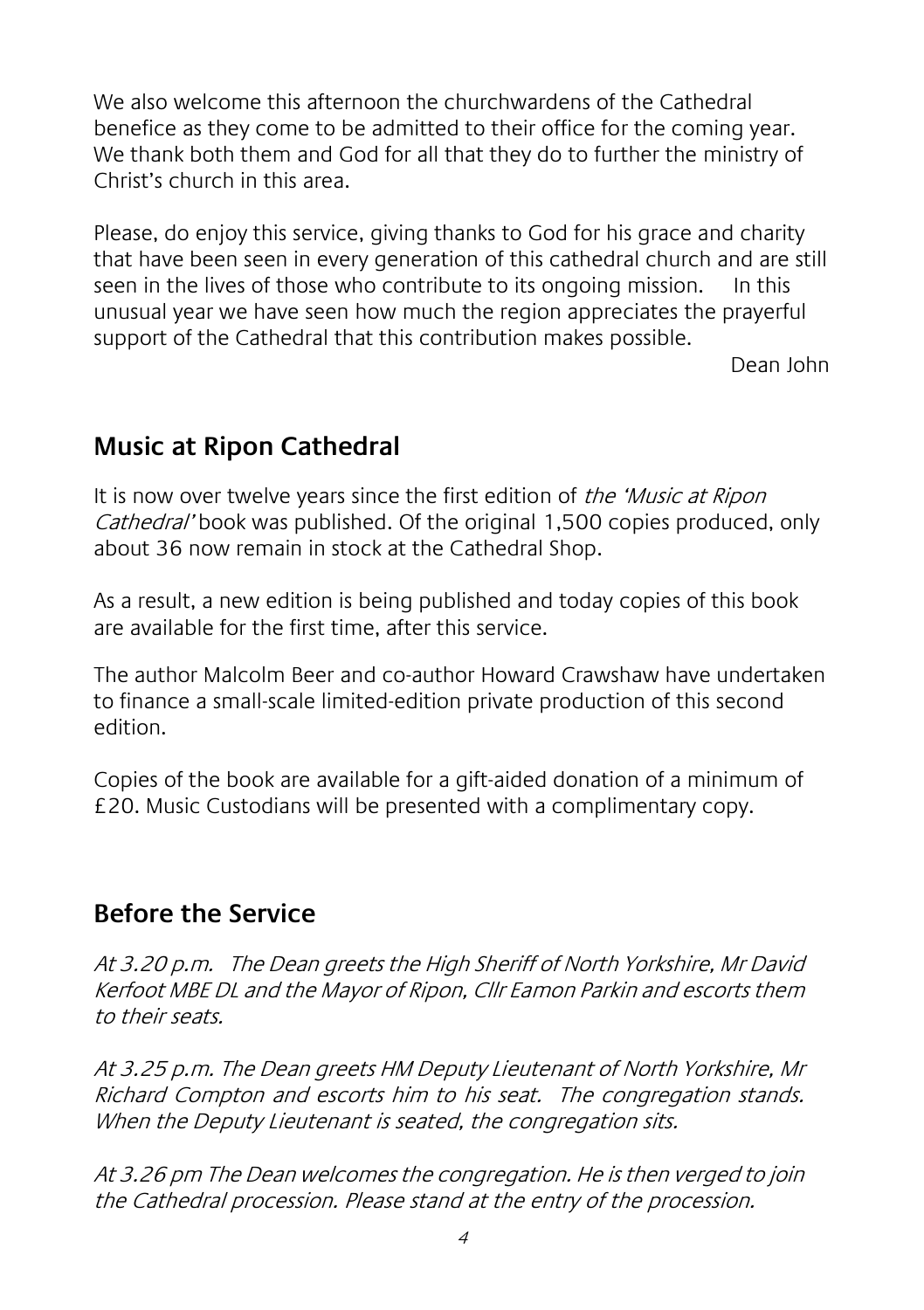#### **Welcome and Introduction**

Dean Today we come together to our Cathedral Church, people of the City, County and Diocese, to commemorate before God, our founders and benefactors, known and unknown, and to give thanks for all who through generosity and faithful service enrich the life of this Cathedral and City today.

As our Saviour taught us, so let us pray.

Canon Professor Joyce Hill prays the Lord's Prayer in Anglo-Saxon.

Fæder ure, þu þe eart on heofonum, si þin nama gehalgod. Tobecume þin rice. Gewurþe ðin willa on eorðan swa swa on heofonum. Urne gedæghwamlican hlaf syle us todæg. And forgyf us ure gyltas, swa swa we forgyfað ðam ðe wið us agyltað. And ne gelæd þu us on costnunge, ac alys us of yfele. Sy hit swa.

**All Our Father, who art in heaven, hallowed be thy name, thy kingdom come, thy will be done, on earth as it is in heaven. Give us this day our daily bread. And forgive us our trespasses, as we forgive those who trespass against us. And lead us not into temptation; but deliver us from evil. Amen.**

Please sit while the choir sings the Psalm.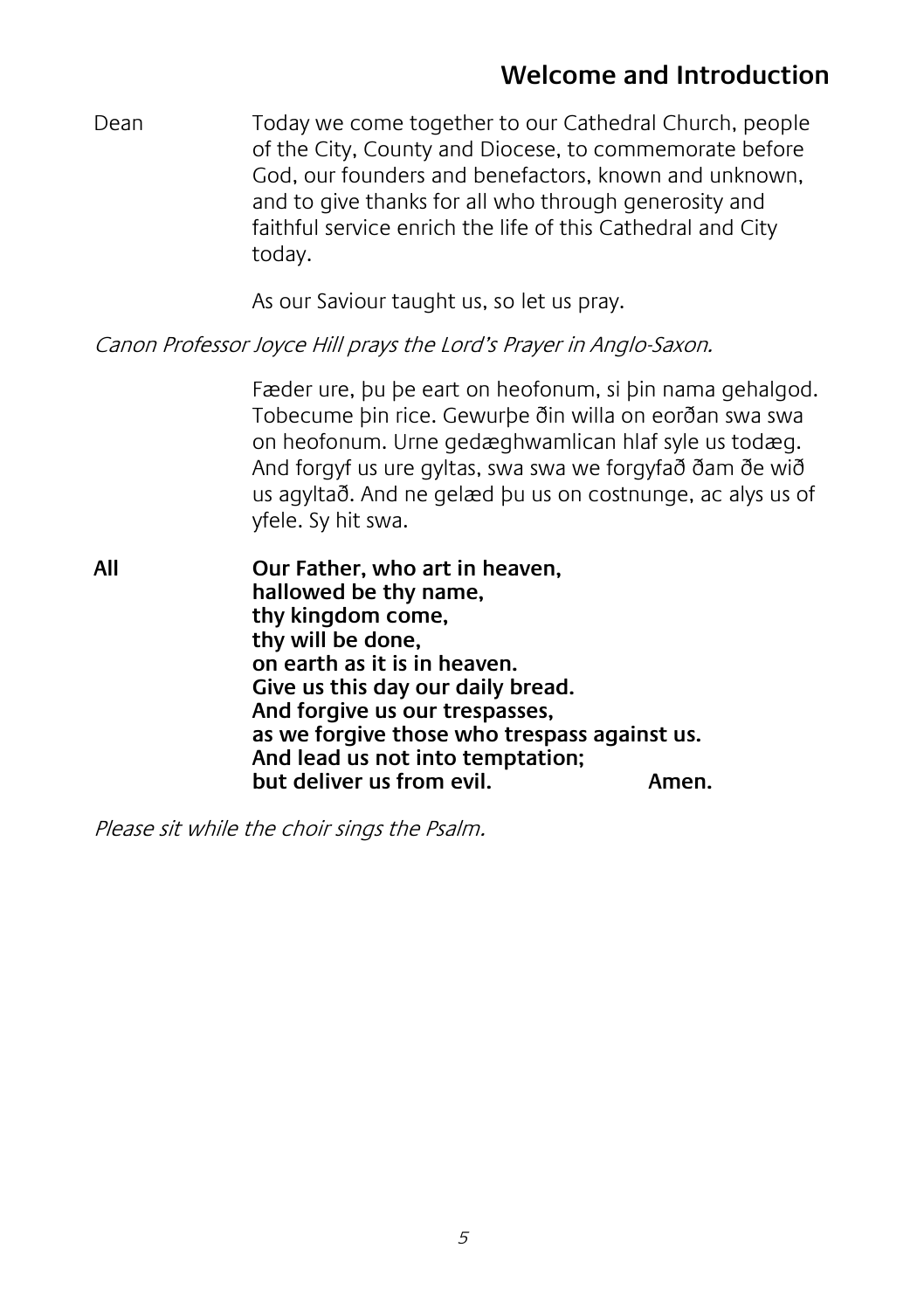## **Psalm 150**

| Choir         | O praise God in his holiness:<br>praise him in the firmament of his power.                                                                                 |
|---------------|------------------------------------------------------------------------------------------------------------------------------------------------------------|
|               | Praise him in his noble acts:<br>praise him according to his excellent greatness.                                                                          |
|               | Praise him in the sound of the trumpet :<br>praise him upon the lute and harp.                                                                             |
|               | Praise him in the cymbals and dances:<br>praise him upon the strings and pipe.                                                                             |
|               | Praise him upon the well-tuned cymbals:<br>praise him upon the loud cymbals.                                                                               |
|               | Let every thing that hath breath:<br>praise the Lord                                                                                                       |
| Please stand. | Glory be to the Father, and to the Son,<br>and to the Holy Ghost;<br>As it was in the beginning, is now,<br>and ever shall be: world without end.<br>Amen. |

Please sit.

#### **First Reading**

A reading from the book of Ecclesiasticus.

#### Read by Mr David Kerfoot MBE DL, High Sheriff of North Yorkshire

Let us now sing the praises of famous men, our ancestors in their generations. The Lord apportioned to them great glory, his majesty from the beginning. There were those who ruled in their kingdoms, and made a name for themselves by their valour; those who gave counsel because they were intelligent; those who spoke in prophetic oracles; those who led the people by their counsels and by their knowledge of the people's lore; they were wise in their words of instruction; those who composed musical tunes, or put verses in writing; rich men endowed with resources, living peacefully in their homes – all these were honoured in their generations, and were the pride of their times. Some of them have left behind a name, so that others declare their praise. But of others there is no memory; they have perished as though they had never existed; they have become as though they had never been born, they and their children after them. But these also were godly men, whose righteous deeds have not been forgotten; their wealth will remain with their descendants, and their inheritance with their children's children.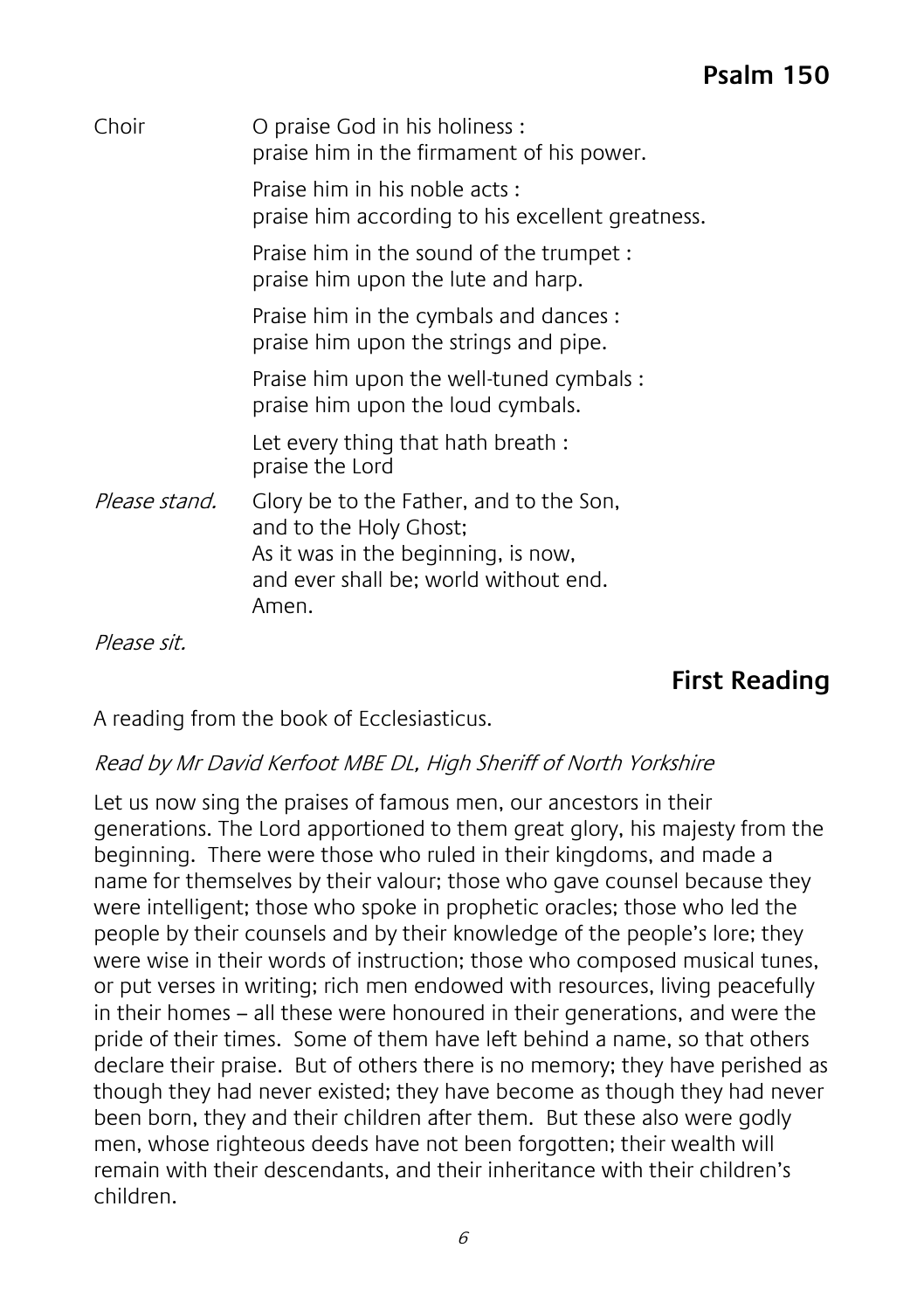Their descendants stand by the covenants; their children also, for their sake. Their offspring will continue for ever, and their glory will never be blotted out. Their bodies are buried in peace, but their name lives on generation after generation. The assembly declares their wisdom, and the congregation proclaims their praise. The contract of the set of the set of the set of the set of the set of the proclamation  $\frac{F}{2}$  (Ecclesiasticus 44. 1-15)

A pause for reflection follows the reading, after which all stand.

#### **Jubilate Deo**

Choir O be joyful in the Lord, all ye lands : serve the Lord with gladness. and come before his presence with a song. Be ye sure that the Lord he is God : it is he that hath made us, and not we ourselves;

we are his people, and the sheep of his pasture.

O go your way into his gates with thanksgiving, and into his courts with praise : be thankful unto him, and speak good of his Name.

For the Lord is gracious, his mercy is everlasting : and his truth endureth from generation to generation.

Glory be to the Father, and to the Son, and to the Holy Ghost; As it was in the beginning, is now, and ever shall be; world without end. Amen.

Words: Psalm 100 Music: Charles Macpherson (1870-1927)

Please sit.

## **Second Reading**

A reading from the gospel according to Matthew.

Canon Professor Joyce Hill reads the Anglo-Saxon version.

Iesus sæde: 'Ge synt eorþan sealt. Gyf þæt sealt awyrð on þam, hit ne mæg syððan to nahte buton þæt hit sy ut aworpen and sy fram mannum fortreden. Ge synt middangeardes leoht. Ne mæg seo ceaster beon behyd þe byð uppan munt aset. Ne hi ne ælað hyra leohtfæt and hit under cyfe settað, ac ofer candelstæf, þæt hit onlihte eallum þe on þam huse synt. Swa onlihte eower leoht beforan mannum þæt hi geseon eowre godan weorc and wuldrian eowerne fæder þe on heofonum ys.'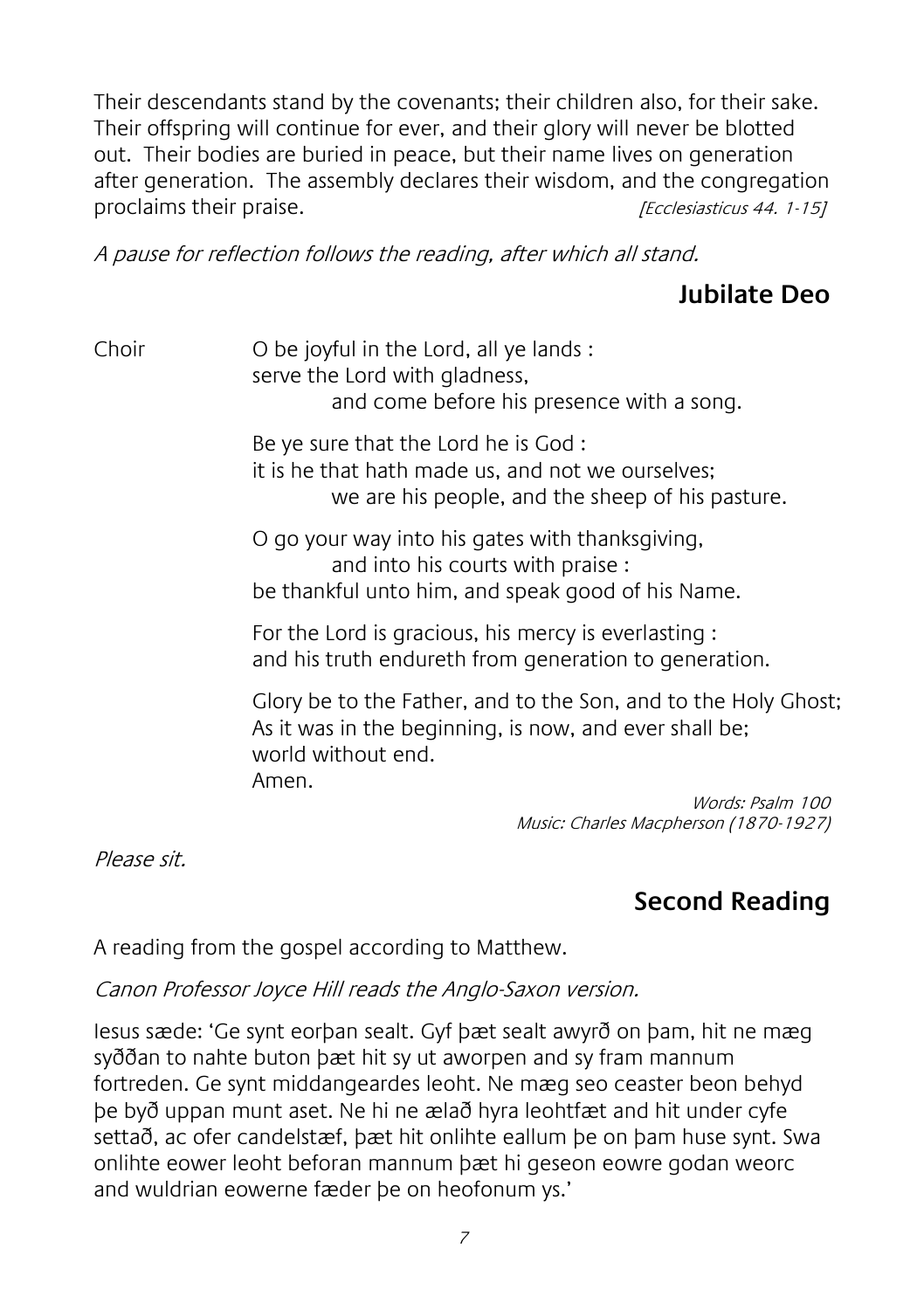The English translation is read by Mr Richard Compton DL.

Jesus said: 'You are the salt of the earth; but if salt has lost its taste, how can its saltiness be restored? It is no longer good for anything, but is thrown out and trampled under foot.

You are the light of the world. A city built on a hill cannot be hidden. No one after lighting a lamp puts it under the bushel basket, but on the lampstand, and it gives light to all in the house. In the same way, let your light shine before others, so that they may see your good works and give glory to your Father in heaven.' [5. 13-16]

A short silence follows the reading.

Please sit.

**Sermon**

#### **Anthem**

Choir Prayer the church's banquet, angel's age, God's breath in man returning to his birth, The soul in paraphrase, heart in pilgrimage, The Christian plummet sounding heav'n and earth Engine against th'Almighty, sinner's tow'r, Reversed thunder, Christ-side-piercing spear, The six-days world transposing in an hour, A kind of tune, which all things fear and fear, Softness, and peace, and joy, and love, and bliss, Exalted manna, gladness of the best, Heaven in ordinary, man well drest, The milky way, the bird of Paradise, Church-bells beyond the stars heard, the soul's blood, The land of spices; something understood. Words: St Matthew 5.3-12 Music: Philip Wilby (b. 1949)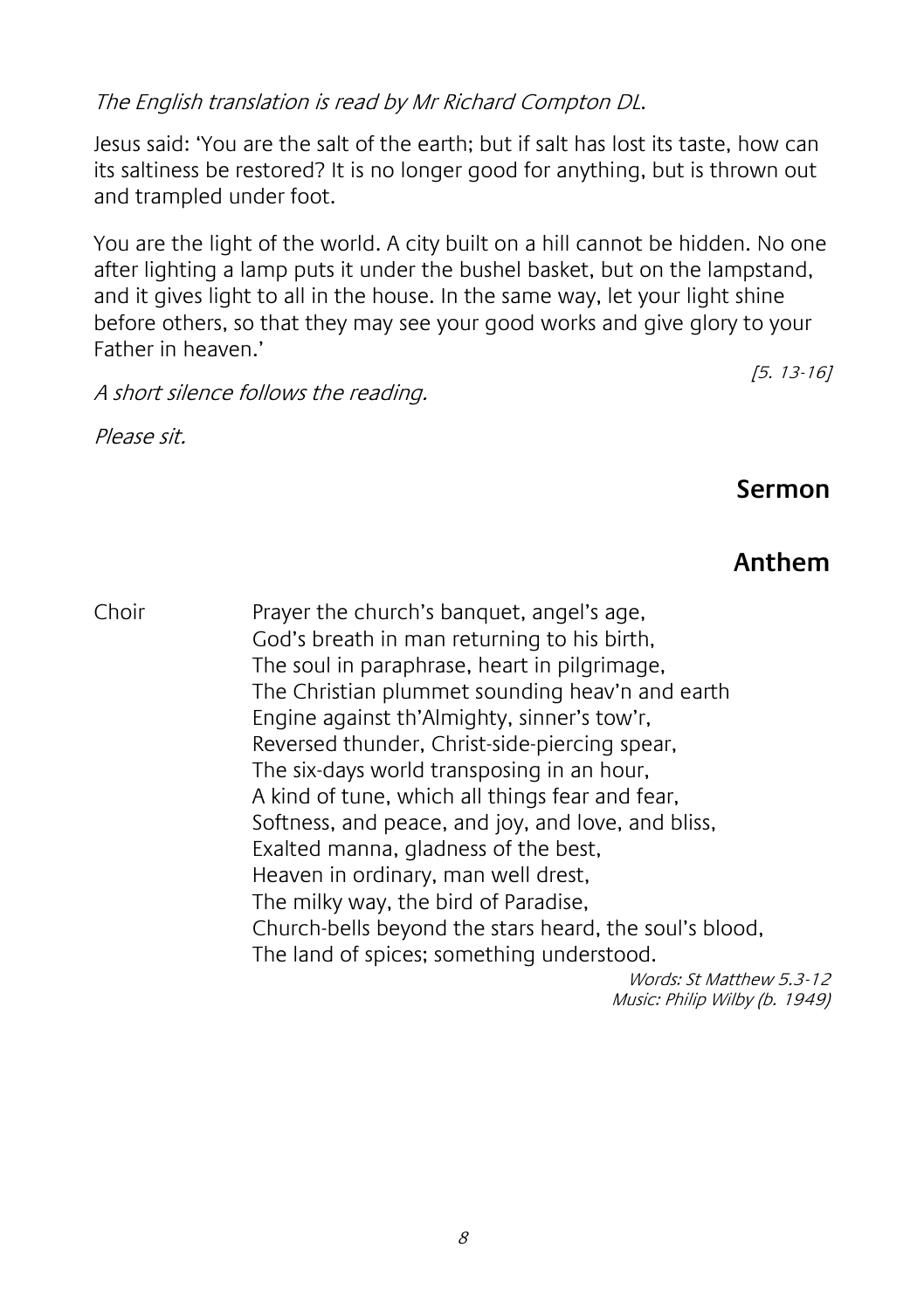## **The Commemoration**

Dean We come now to commemorate our esteemed founders and benefactors and to celebrate the great traditions of spirituality, learning and civic service to which we are heirs. We give thanks for those whose examples continue to inspire us. We remember in this holy and beautiful house all who have lived and died in the service of this Cathedral, city and region; those whose lives were given in the building and beautifying of this great church and in service to our sovereign and nation; and all whom we remember this day with thanksgiving and gratitude.

Let us now praise God:

Canon Michael For the Celtic monks of Ripon; for Eata the first abbot and Cuthbert the guest master and all who spread the gospel in this and other lands.

> For Wilfrid who first built this holy house in honour of St. Peter, for his zeal and energy in proclaiming the good news of the risen Jesus and for building up his Church in faith, unity and love.

For Eadhead first Bishop of Ripon, and all faithful ministers of word and sacrament in every generation.

For Ceolfrith, monk and priest at Ripon, and later the beloved Father in God of the Venerable Bede in the monastery of Jarrow, and for all who deepen our common life in Christ.

For Willibrord of Ripon, the Apostle to the Frisians, for all the missionary monks of Ripon and for all who bring the faith of Christ alive for each generation.

#### **All Thanks be to God.**

Canon Ailsa For the abbots and monks of Wilfrid's monastery and for the monastic and Benedictine inheritance of this Cathedral.

> For the first Christian kings and queens of the Northumbrians, and for all who wield power as servants of God.

For Archbishops Roger de Pont l'Évêque, Thomas of Bayeux, Romanus and Walter de Gray and for all who participated in building this Cathedral.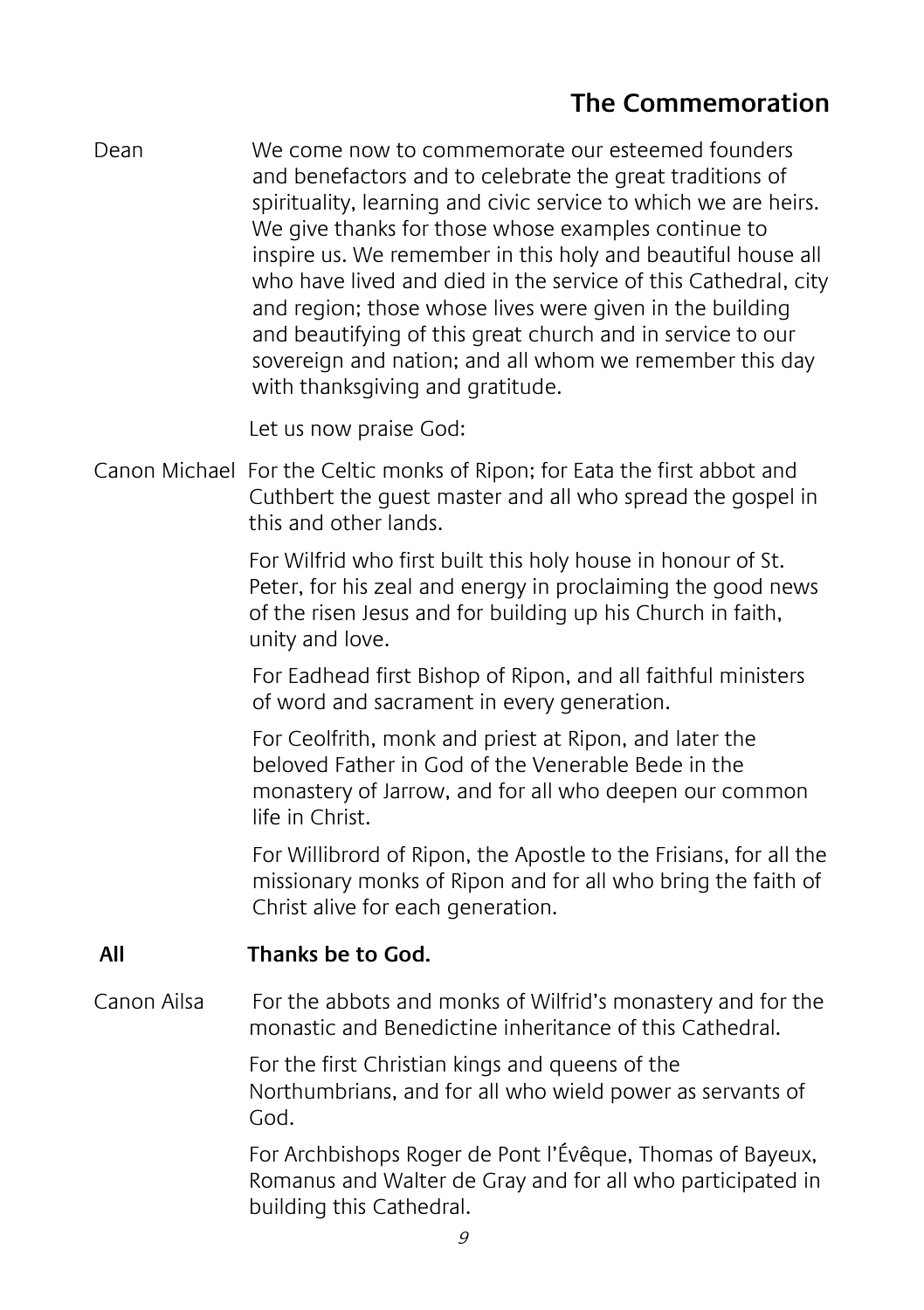For all who, through human skill and craftsmanship, renew our vision of the mystery of God.

For Deans and Canons of Ripon; for Bishops of Ripon and all Archbishops of York who made their home here; for all who renew and beautify this Cathedral.

For all who have sung God's song in this holy house, and for all who praise God in music and poetry, art and beauty.

For all who celebrate and administer the sacraments and preach the word of God; for all who bring the love of Christ to others in care and compassion.

#### **All Thanks be to God.**

Venerable Clive For this City and for those who serve it and work for the good of all.

> For King Athelstan who gave the city the sanctuary rights of St. Wilfrid's Liberty and for all who work to bring healing and care.

For King James I, who restored the Dean and Chapter of Ripon and gave us our Charters.

For all who founded several schools in Ripon; for Queen Mary and Zacharias Jepson and for all who teach and for all who learn.

For all whose generosity enriches the lives of others.

For all who work to transform society and bring liberation to all people.

For Ripon's distinguished scholars and academics who have broadened the horizon of human knowledge and understanding.

For all our Cathedral's benefactors, patrons and sponsors whose generosity in giving and in service we recognise with thanksgiving.

For women and men in every generation who have served this Cathedral and whose names are known to God alone.

#### **All Thanks be to God.**

Dean Giving thanks to God for our founders and benefactors, let us pray that, following their good examples, we may work for the common good of this Cathedral, City and the whole Diocese of Leeds.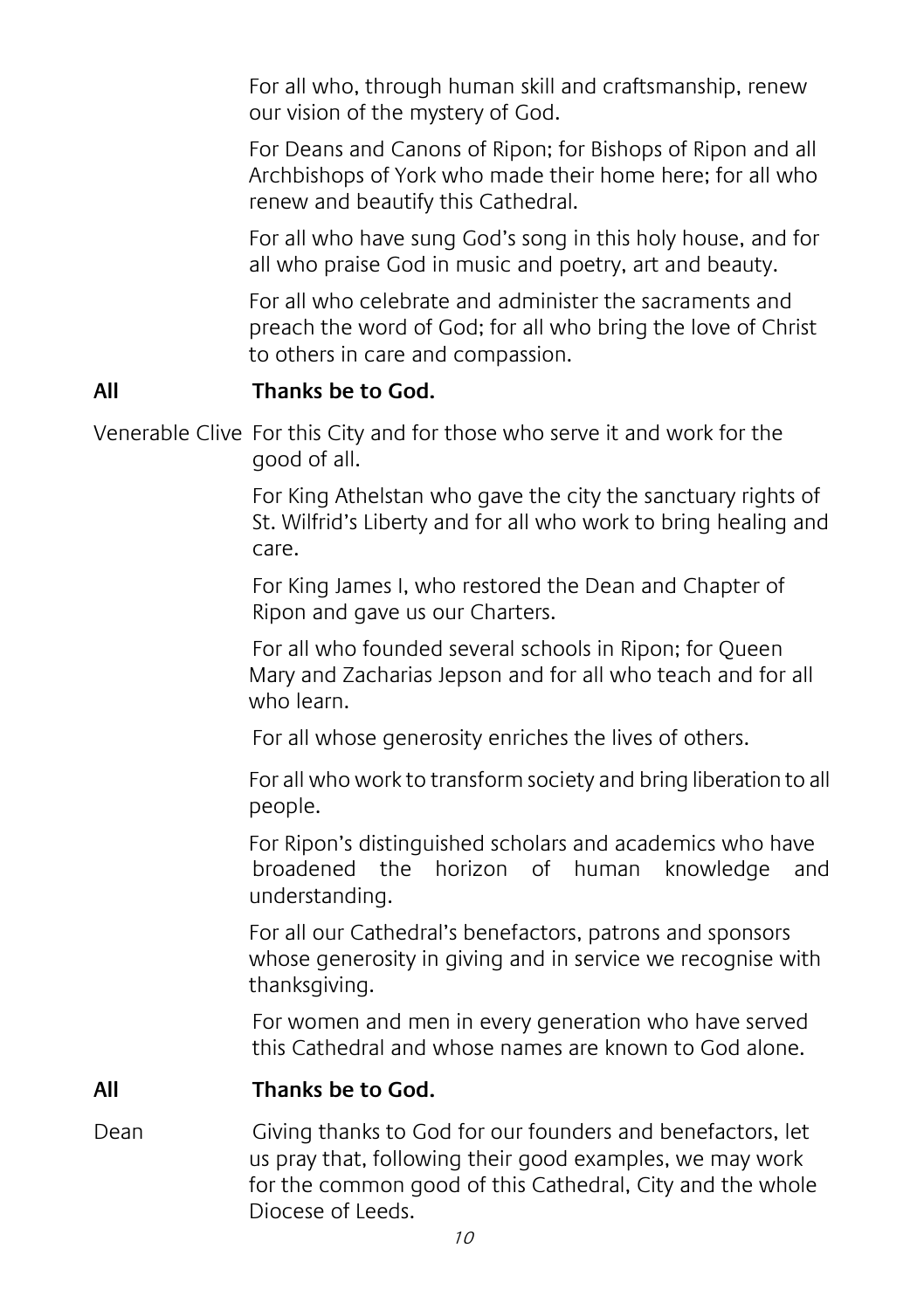God of love, as we remember before you our founders and benefactors, we pray for the life and ministry of this Cathedral Church. Grant that this place may ever be a house of worship and prayer, learning and hospitality, beauty and stillness, where the eternal may be glimpsed, and faith rekindled and strengthened.

Lord, hear us.

#### **All Lord, graciously hear us.**

Gracious God, we ask for your blessing upon this City of Ripon. Give wisdom to all who lead and serve this community. We pray for its civic and commercial life, for its schools and colleges, and all who minister to its social needs. Give us grace to seek the peace and welfare of this city and county. Lord, hear us.

#### **All Lord, graciously hear us.**

Let us, in faith and love, bring before God the prayers and praises of our hearts.

Silence is kept.

#### **The General Thanksgiving**

**All Almighty God, Father of all mercies, we thine unworthy servants do give thee most humble and hearty thanks for all thy goodness and loving-kindness to us and to all people. We bless thee for our creation, preservation, and all the blessings of this life; but above all for thine inestimable love in the redemption of the world by our Lord Jesus Christ, for the means of grace and for the hope of glory. And we beseech thee, give us that due sense of all thy mercies, that our hearts may be unfeignedly thankful, and that we shew forth thy praise, not only with our lips, but in our lives; by giving up ourselves to thy service, and by walking before thee in holiness and righteousness all our days; through Jesus Christ our Lord, to whom with thee and the Holy Ghost be all honour and glory, world without end. Amen.**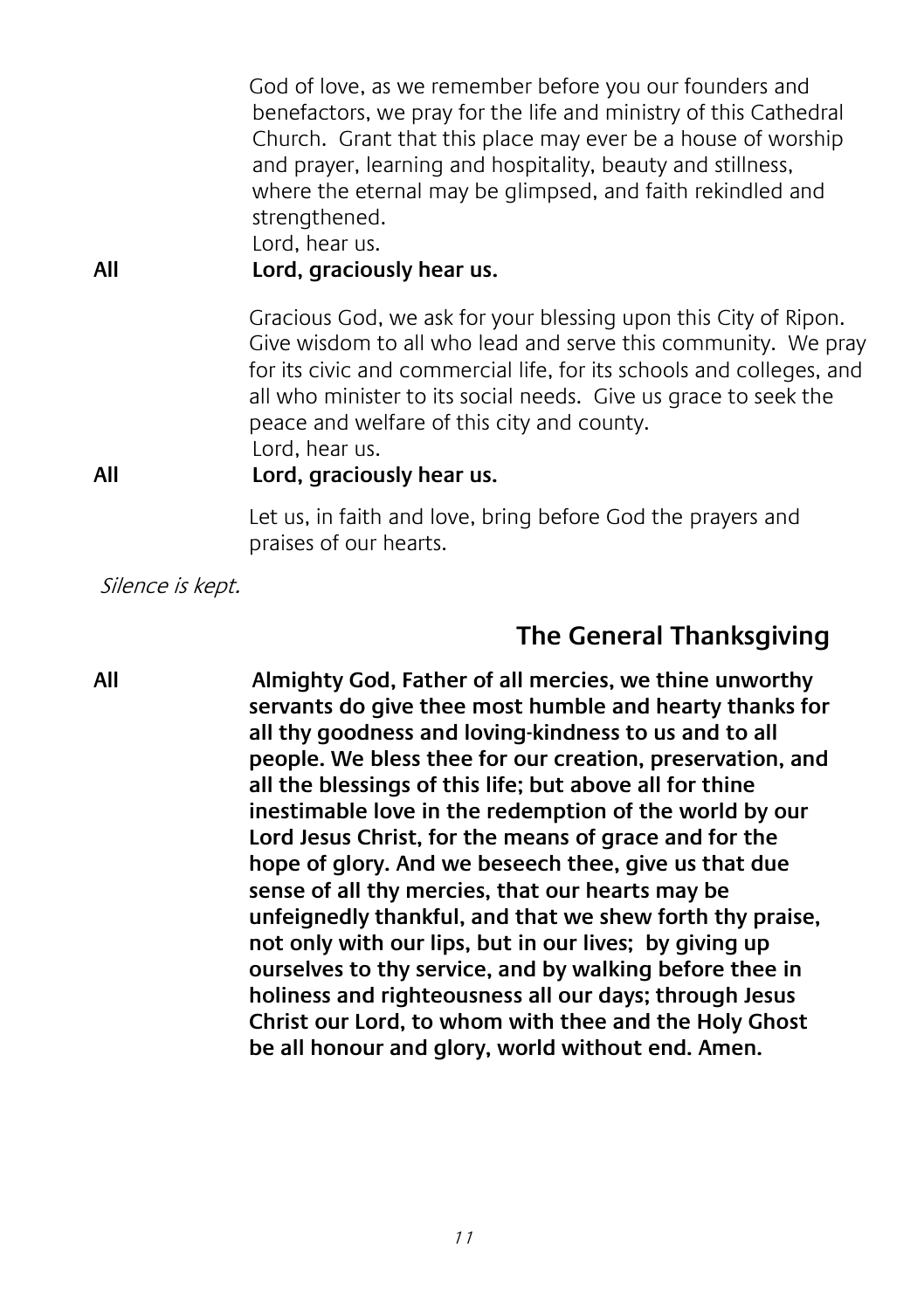| Dean<br>All | Gracious Lord, we thank you for your servant Wilfrid of<br>Ripon; in life a minister of your grace, in death a channel of<br>your glory. Grant that in the glad company of your saints we<br>may journey on in faith, and at the last be brought home to<br>your dwelling-place in joy; through our Lord and Saviour,<br>Jesus Christ.<br>Amen. |
|-------------|-------------------------------------------------------------------------------------------------------------------------------------------------------------------------------------------------------------------------------------------------------------------------------------------------------------------------------------------------|
| Dean        | Blessed are those who have not walked<br>in the counsel of the ungodly:                                                                                                                                                                                                                                                                         |
| All         | Whose delight is in the law of the Lord.                                                                                                                                                                                                                                                                                                        |
| Dean        | They are like a tree planted beside streams of water:                                                                                                                                                                                                                                                                                           |
| All         | Which yields its fruit in due season.                                                                                                                                                                                                                                                                                                           |
| Dean        | Praise our God, all you his servants:                                                                                                                                                                                                                                                                                                           |
| All         | All those who fear him, both small and great.                                                                                                                                                                                                                                                                                                   |
| Dean        | One generation shall praise his works to another:                                                                                                                                                                                                                                                                                               |
| All         | The righteous shall be held in everlasting remembrance.                                                                                                                                                                                                                                                                                         |

#### **The Admission of Churchwardens**

Those elected to the office of Churchwarden are invited to stand.

Dean Churchwardens are called to represent the people of God; to work with the leadership of the parish, ordained and lay; to be an example and encouragement to their fellow Christians and the wider community; and to promote unity and peace.

> As you come to be admitted to the office of churchwarden, I ask you to affirm your commitment to this calling, and to seek God's grace and the power of his Holy Spirit to fulfil it.

Will you, as churchwardens, seek to work with the Bishop, your incumbent, the Parochial Church Council, and all those who exercise leadership responsibility in your church, to further the mission of God and his purposes in the world?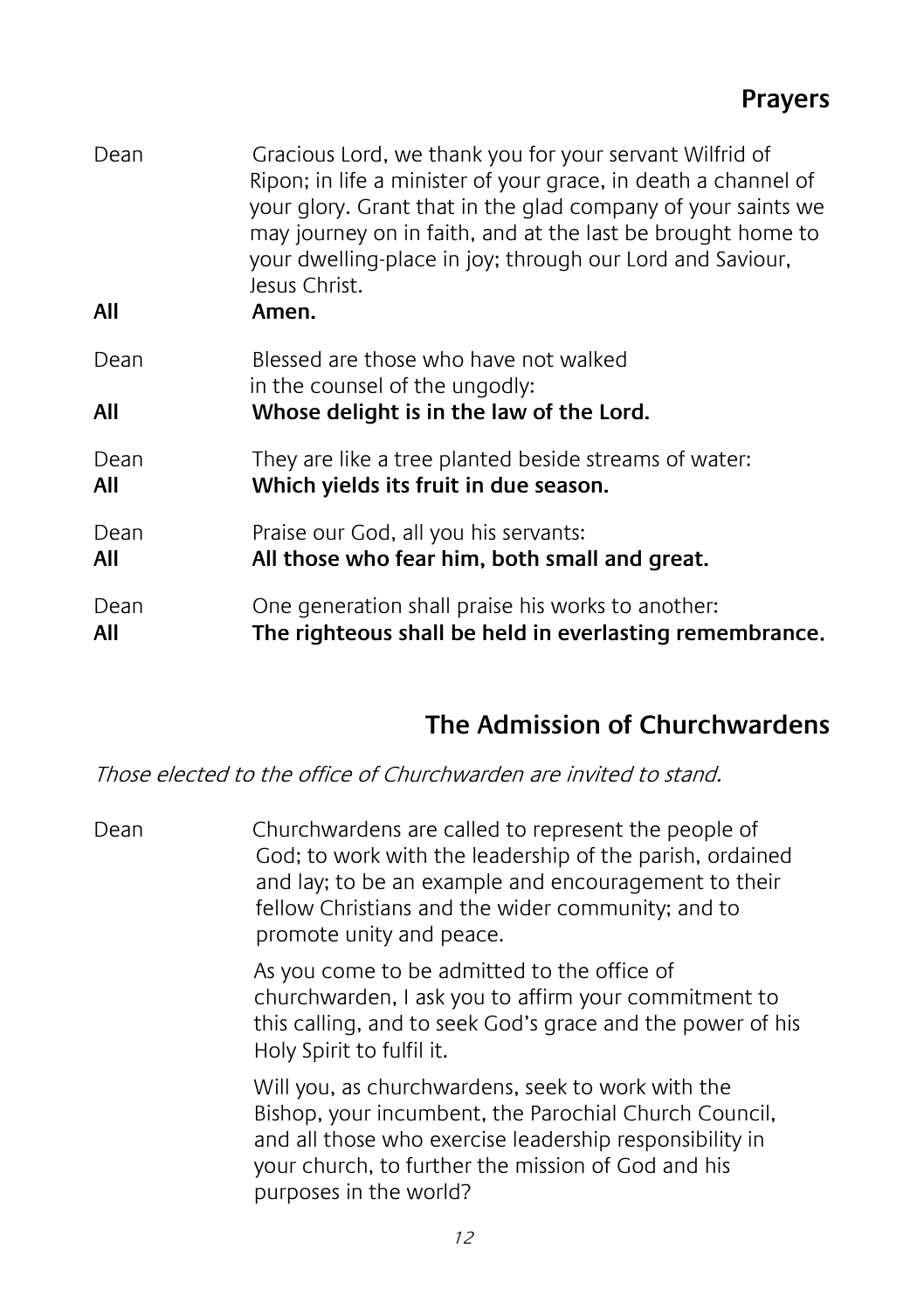| Wardens: | I will, the Lord being my helper.                                                                                                                                                                                                                                                         |
|----------|-------------------------------------------------------------------------------------------------------------------------------------------------------------------------------------------------------------------------------------------------------------------------------------------|
| Dean     | Will you undertake your task as a spiritual and holy<br>calling, and seek in word and action to promote unity<br>and peace?                                                                                                                                                               |
| Wardens: | I will, the Lord being my helper.                                                                                                                                                                                                                                                         |
| Dean     | Will you care for the fabric and property of the church, as<br>stewards of God, and make it your responsibility to<br>ensure its proper upkeep and repair?                                                                                                                                |
| Wardens: | I will, the Lord being my helper.                                                                                                                                                                                                                                                         |
| Dean     | May God be your helper, and give you grace to serve him<br>with joy, with humility and with strength. And may your<br>ministry as Churchwardens witness to the friendship of<br>Jesus Christ, to the kingdom breaking in amongst us and to<br>the new life in the Spirit, now and always. |
| All      | Amen.                                                                                                                                                                                                                                                                                     |

The Dean invites the Churchwardens to make their declaration.

Wardens: **I solemnly and sincerely declare before God and his people, that I will faithfully and diligently discharge the duties of the Office of churchwarden for the parish for which I have been chosen during the period of my appointment.**

Dean I now duly and canonically admit you as Churchwardens of the parishes in which you serve. As God has called you to this ministry, so he will not fail you.

Parishioners of the Cathedral benefice stand.

| Dean<br>All | Brothers and sisters, will you work with your<br>churchwardens to strengthen the Body of Christ and<br>promote the mission of the Church in your parishes?<br>With the help of God, we will. |
|-------------|----------------------------------------------------------------------------------------------------------------------------------------------------------------------------------------------|
| Dean        | Eternal God, in your faithful and enduring love you call us<br>to share in the ministry of Jesus Christ                                                                                      |
| All         | In obedience we hear and accept your command, in love<br>we seek to do your will; with joy we offer ourselves<br>afresh to you and your service. Amen                                        |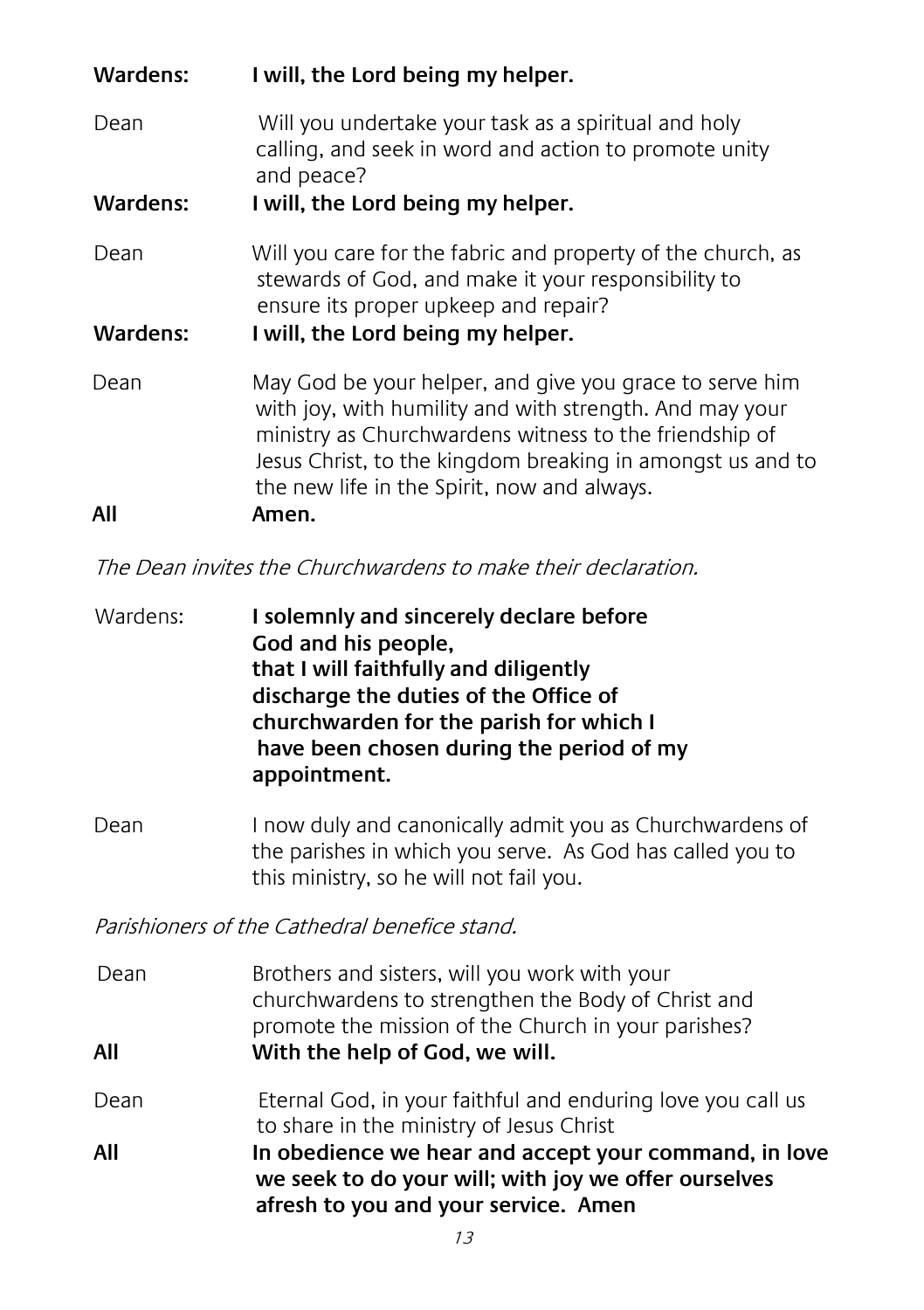## **Anthem**

Choir Deo gratias Music: William Byrd (c. 1540-1623)

## **Dedication of Ourselves**

All who contribute to the life of this cathedral, the city and county, are invited to stand.

| Dean<br>All | lesus said<br>To pharisees minding their business,<br>and fishermen mending their nets:<br>'Follow me!'                                                                                                                         |
|-------------|---------------------------------------------------------------------------------------------------------------------------------------------------------------------------------------------------------------------------------|
| Dean        | To money handlers, the lawyers,<br>the decision makers, the power brokers                                                                                                                                                       |
| All         | 'Follow me!'                                                                                                                                                                                                                    |
| Dean        | To the carers and the cleaners, the married, the single,<br>the young and the old, country folk and city-dwellers;                                                                                                              |
| All         | 'Follow me!'                                                                                                                                                                                                                    |
| Dean        | Then and now, together and apart,<br>willing or doubting, ready or not<br>Jesus says:                                                                                                                                           |
| All         | 'Follow me!'                                                                                                                                                                                                                    |
| Dean        | In gratitude for this moment,<br>in gratitude for this place,<br>in gratitude for those around us,<br>in gratitude that Christ is amongst us,<br>we give ourselves to you our God<br>and in service of this cathedral and city. |
| All         | Ask much of us, expect much from us,<br>enable much by us, encourage many through us.                                                                                                                                           |
| Dean        | So may we live to your glory<br>both as inhabitants of earth<br>and citizens of the commonwealth of heaven.                                                                                                                     |
| All         | Amen.                                                                                                                                                                                                                           |